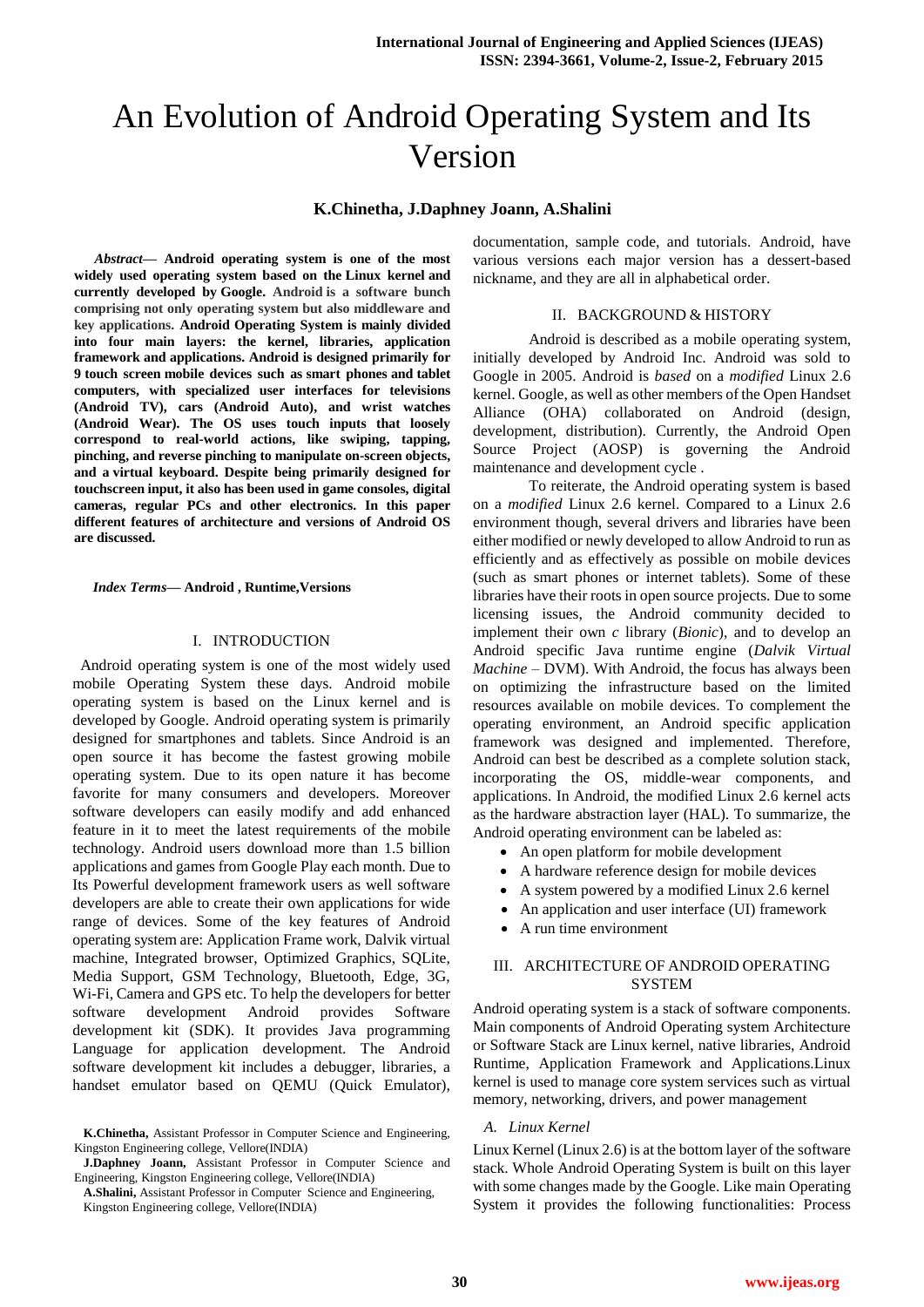management, Memory Management, device management (ex. camera, keypad, display etc). Android operating system interacts with the hardware of the device with this layer. This layer also contains many important hardware device drivers. Linux kernel is also responsible for managing virtual memory, networking, drivers, and power management. Android was unveiled as its first product, a mobile device platform built on the Linux kernel version 2.6.25.



**Fig 1. Android architecture**

# *B. Native Libraries Layer*

On the top of the Linux Kernel layer is Android's native libraries. This layer enables the device to handle different types of data. Data is specific to hardware. All these libraries are written in C or C++ language. These libraries are called through java interface. Some important native libraries are:

Surface Manager: it is used to manage display of device. Surface Manager used for composing windows on the screen.

SQLite: SQLite is the database used in android for data storage. It is relational database and available to all applications.

WebKit: It is the browser engine used to display HTML content.

Media framework: Media framework provides playbacks and recording of various audio, video and picture formats.( for example MP3, AAC, AMR, JPG, MPEG4, H.264, and PNG). Free Type: Bitmap and Font Rendering

OpenGL | ES: Used to render 2D or 3D graphics content to the screen

libc: It contains System related C libraries.

# *C. Android Runtime*

Android Runtime consists of Dalvik Virtual machine and Core Java libraries. It is located on the same level as the library layer. Dalvik Virtual Machine is a type of Java Virtual Machine used for running applications on Android device. The Dalvik VM enables every Android application to run in its own process, with its own instance of the Dalvik virtual machine. The Dalvik VM allows multiple instance of Virtual machine to be created simultaneously providing security, isolation, memory management and threading support. Unlike Java VM which is process-based, Dalvik Virtual Machine is register-base. Dalvik Virtual Machine run .dex files which are created from .class file by dx tool. dx tool is included in Android SDK. DVM is optimized for low processing power and low memory environments. DVM is developed by Dan Bornstein from Google .

# *D. Application Framework*

The Application Framework layer provides many higher-level services or major APIs to applications in the form of Java classes. Application developers are allowed to make use of these services in their applications. These are the blocks with which developer's applications directly interact. Important blocks of Application framework are:

Activity Manager: It manages the life cycle of applications.

Content Providers: It is used to manage the data sharing between applications, manages how to access data from other applications.

Telephony Manager: it manages all voice call related functionalities.

Location Manager: It is used for Location management, using GPS or cell tower.

Resource Manager: Manage the various types of resources used in Application .

# *E. Application Layer*

The Applications Layer is the top layer in the Android architecture. Some applications come pre-installed with every device, such as: SMS client app, Dialer, Web browser and Contact manager. A developer can write his own application and can replace it with the existing application.

# IV. VERSIONS

The version history of the [Android](http://en.wikipedia.org/wiki/Android_(operating_system)) [mobile operating](http://en.wikipedia.org/wiki/Mobile_operating_system)  [system](http://en.wikipedia.org/wiki/Mobile_operating_system) began with the release of first commercial version, Android 1.0, was released in September 2008. Android is under ongoing development by [Google](http://en.wikipedia.org/wiki/Google) and the [Open](http://en.wikipedia.org/wiki/Open_Handset_Alliance)  [Handset Alliance](http://en.wikipedia.org/wiki/Open_Handset_Alliance) (OHA), and has seen a number of [updates](http://en.wikipedia.org/wiki/Patch_(computing)) to its base operating system since its initial release and later it is developed under a [confectionery-](http://en.wikipedia.org/wiki/Confectionery) themed [code](http://en.wikipedia.org/wiki/Code_name)  [name](http://en.wikipedia.org/wiki/Code_name) and released in alphabetical order; each version features slightly differ from its functionality, behaviour and user interface.



**Fig 2.Version feature enhancement**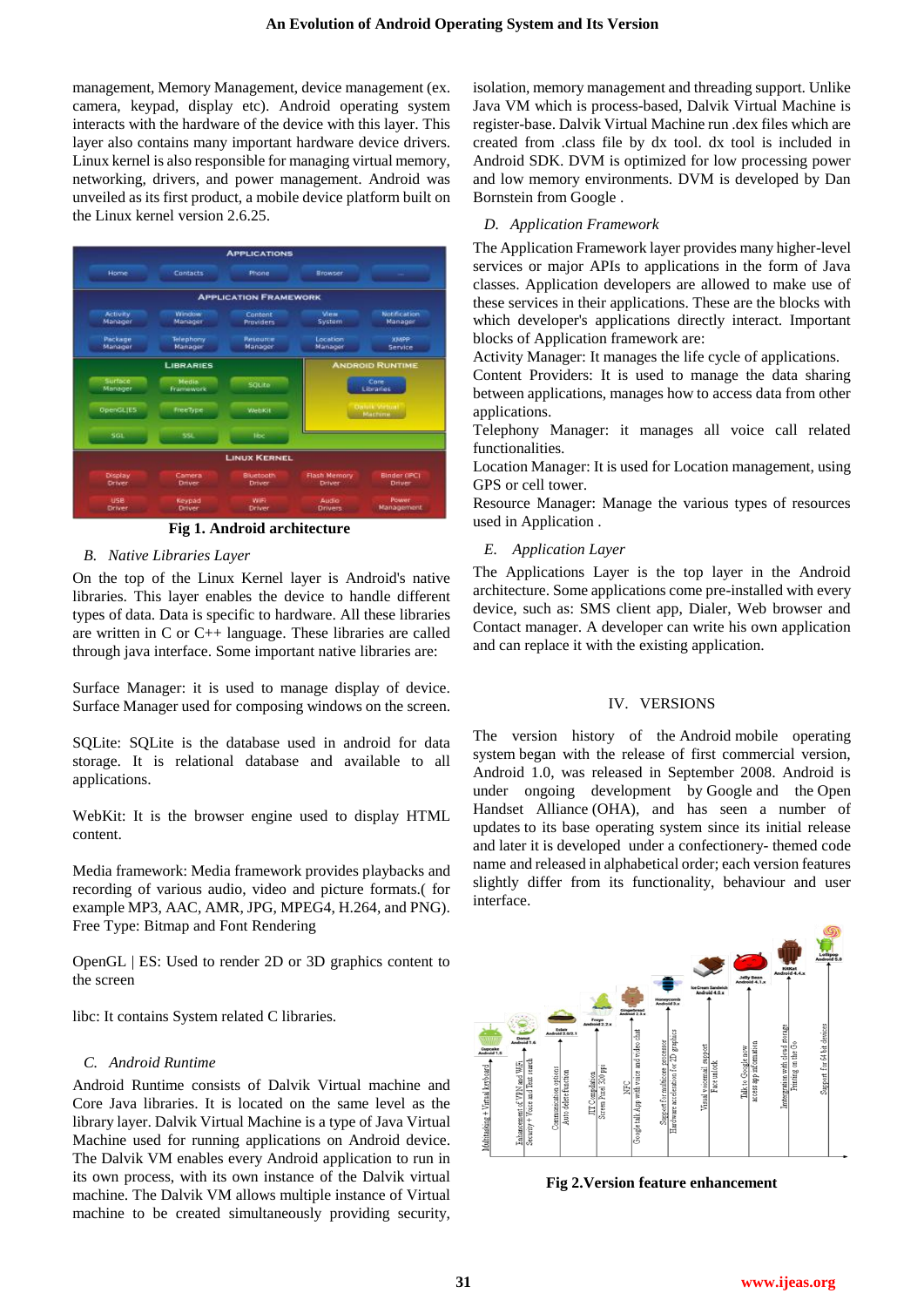#### **International Journal of Engineering and Applied Sciences (IJEAS) ISSN: 2394-3661, Volume-2, Issue-2, February 2015**

The first release is **CUPCAKE 1.5** in the year 2009 april 30. The 1.5 release of Android (cupcake) for the G1/ADP1 used Linux version 2.6.27 kernel. The features of cupcake 1.5 is arrival of android own virtual keyboard, support for third party keyboard. It includes live and update of widgets. Video recording and playback also formed a significant step forward in 1.5. The added support of this version is multi-task friendly while uploading to youtube and picasa.

The second release is **DONUT 1.6** in the year 2009 September 15, the kernel/common.git tree for Android has a 2.6.29 kernel. It introduced Top paid, Top free, and newly released app categories and also screenshot capability, so for the first time you could actually preview what you were about to download. Search functions were also improved, both for voice and text. Searches are no longer simply a Google search and now incorporate bookmarks, history, contacts, apps, folders and so on. Camera and gallery interfaces have been improved and camera usage speed has been made much quicker and more responsive, additionally Virtual Private [Network\(](http://www.knowyourmobile.com/glossary/network)VPN) support and [Wi-Fi](http://www.knowyourmobile.com/glossary/wi-fi) security options were enhanced.

The third version **ECLAIR 2.0** was released in the year 2009 October 26, the kernel/common.git tree for Android has a 2.6.32 kernel. Messaging was updated with a search function, allowing you to search through both [SMS](http://www.knowyourmobile.com/glossary/sms) and MMS messages. It also added an auto-delete function meaning old messages could be deleted after an inbox limit is reached.

The fourth version is **FROYO 2.2** was released in the year 2010 May 20, the kernel used by this version is 2.6.35. This release brings many updates from the past versions, in this RAM was freed up for use on apps this improves the stability and speed as well as optimising memory and performance of the operating system. For the first time, froyo was build up with JIT compilation to get the system performance faster than the previous. The display capabilities could support screens with pixel densities as high as 320 pixels-per-inch (ppi). A major step forward for the platform was USB and WIFI hotspot tethering, this allows the user to connect to the internet directly from the phone, additional changes allowed the optional use of PIN passwords rather than touch signatures.

The fifth release is **GINGERBREAD 2.3** in the year 2010 December 6. This becomes the user friendly in all ways and that have been used by many consumers till now. The features like speed, copy/ paste power management and UI are improved and upgraded from the earlier version, it brings the major difference in the field of network world Near Field Communication (NFC) that helps to identity the short range communication between the devices.

The next version is **HONEYCOMB 3.0.X** released in the year 2011 February 22. Basically designed for the purpose of large screen mobiles particularly for tablets, brings a lot of new UI elements to the table. Things like a new System bar at the bottom of the screen to replace the Status bar we see on phones. Elegant not ification bar and action bar is present in the home screen to run the apps concurrently this makes much more convenient to the users. Honeycomb is the first version of the platform designed to run on either single or multi-core processor architectures. It offers a new hardware-accelerated OpenGL renderer, which offers a performance boost to many common graphics operations for applications running in the Android framework.

The seventh version released in December 2011, **ICE CREAM SANDWICH 4.0** is based on Linux kernel 3.0.1. This introduced a number of new features, including a refreshed home screen, [near-field communication](http://en.wikipedia.org/wiki/Near-field_communication) (NFC) support and the ability to "beam" content to another user using the technology, an updated web browser, a new contacts manager with social network integration, the ability to access the camera and control music playback from the [lock screen,](http://en.wikipedia.org/wiki/Lock_screen) [visual voicemail](http://en.wikipedia.org/wiki/Visual_voicemail) support, [face recognition](http://en.wikipedia.org/wiki/Face_recognition) for device unlocking ("Face Unlock"), the ability to monitor and limit [mobile](http://en.wikipedia.org/wiki/Mobile_internet) [data](http://en.wikipedia.org/wiki/Bandwidth_(computing)) usage, and other internal improvements.

The next release is **JELLYBEAN 4.1** was released in 2012 July 9 and the kernel used in this version is 3.0.31. Jelly Bean brings multi-user accounts, actionable notifications, lock screen widgets, quick-settings in the notification bar, Android camera and Google talk which works like a Siri-like functionality and that converts the spoken command to our inane. Some of the features are Enhanced from previous versions, like Equalise your music, Turn notifications off, Rearrange your home screens, Fling to remove, Access App info, Volume controls, Talkback, Offline speech-to-text and Reboot to safe mode.

The next release is **KITKAT 4.4** in the year 2013 September 3, this brings a number of improvements, some of which lie behind the scenes, that [improves](http://www.hongkiat.com/blog/increase-android-performances/) an Android user's [experience.](http://www.hongkiat.com/blog/increase-android-performances/) The most notable features are designed to run on devices with as little as 512MB of RAM, support for cloud storage solutions such as Google Drive built into the operating system, printing on the go and that allows to print the document through WiFi or Bluetooth. The upcoming version is **LOLLIPOP 5.0** is a new design language and support for 64-bit devices.

# V. CONCLUSION

Android powers hundreds of millions of mobile devices in more than 190 countries around the world. It's the largest installed base of any mobile platform and growing fast—every day another million users power up their Android devices for the first time and start looking for apps, games, and other digital content. Android gives a world-class platform for creating apps and games for Android gives you everything you need to build best-in-class app experiences. It gives you a single application model that lets you deploy your apps broadly to hundreds of millions of users across a wide range of devices—from phones to tablets and beyond. Android is used by many peoples in the world, a total of 261.1 million smart phones were shipped during this quarter, 81 percent of which run Google's operating system. The next versions of Android have will be more and more powerful and enhanced from the last releases overcome the actual expectations and that the future possibilities became a reality and may this software is also developed to use in PC's also.